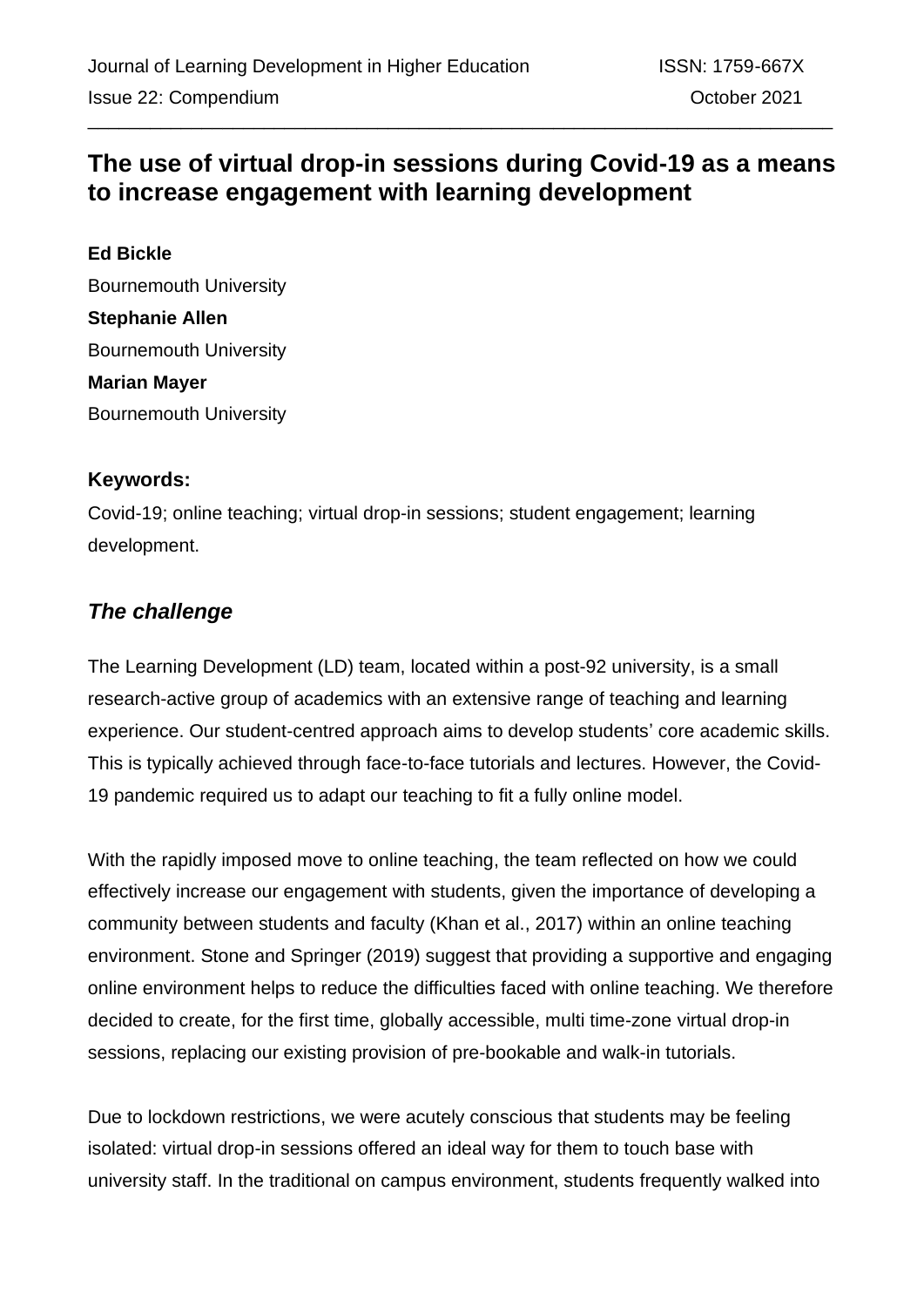our office with a question relating to their academic work, which could be answered there and then. We designed virtual drop-in sessions as a way of replicating this environment virtually.

We originally planned to provide weekly one-hour Zoom sessions, alternating between Tuesdays and Thursdays, staffed by two members of the team, to allow us to move to break-out rooms if required. Sessions were announced on the faculty student portal on Mondays, outlining their purpose as well as timings. Students were made aware that they could drop into the sessions at any point within the hour. After a brief introduction, the sessions became student-led, in that they were encouraged to ask any questions concerning their academic work. Questions outside our remit were signposted to the relevant people/departments. Students were dealt with in order of arrival. A breakout room was created if we felt that a private conversation was required, or if the query was likely to be time consuming. In terms of risk, we were conscious of factors such as 'Zoom burnout', academic workloads, technological issues, and the personal and professional impacts of Covid-19.

### *The response*

We sought to create a relaxed, open-door student-led session, to provide reassurance to students (Hayman et al. 2020). Whilst we acknowledge Russell's (2013) caution that this approach may limit or restrict enquiries, we believed this was appropriate in such challenging circumstances. Whilst Roberts (2015) found some evidence that the voluntary nature of drop-in sessions could lead to students having little motivation to attend, we believed that we were enabling students to take ownership of their learning.

However, in early sessions we observed that several students attended believing the session to be mandatory, potentially based on their understanding of the wording of the weekly message sent to students. Whilst we addressed this on a session-by-session basis with those students present, we also reflected on the wording of our weekly message, exploring ways that the message could make the differentiation more explicit. We found that by adapting our written message and making this clear at the start of each session,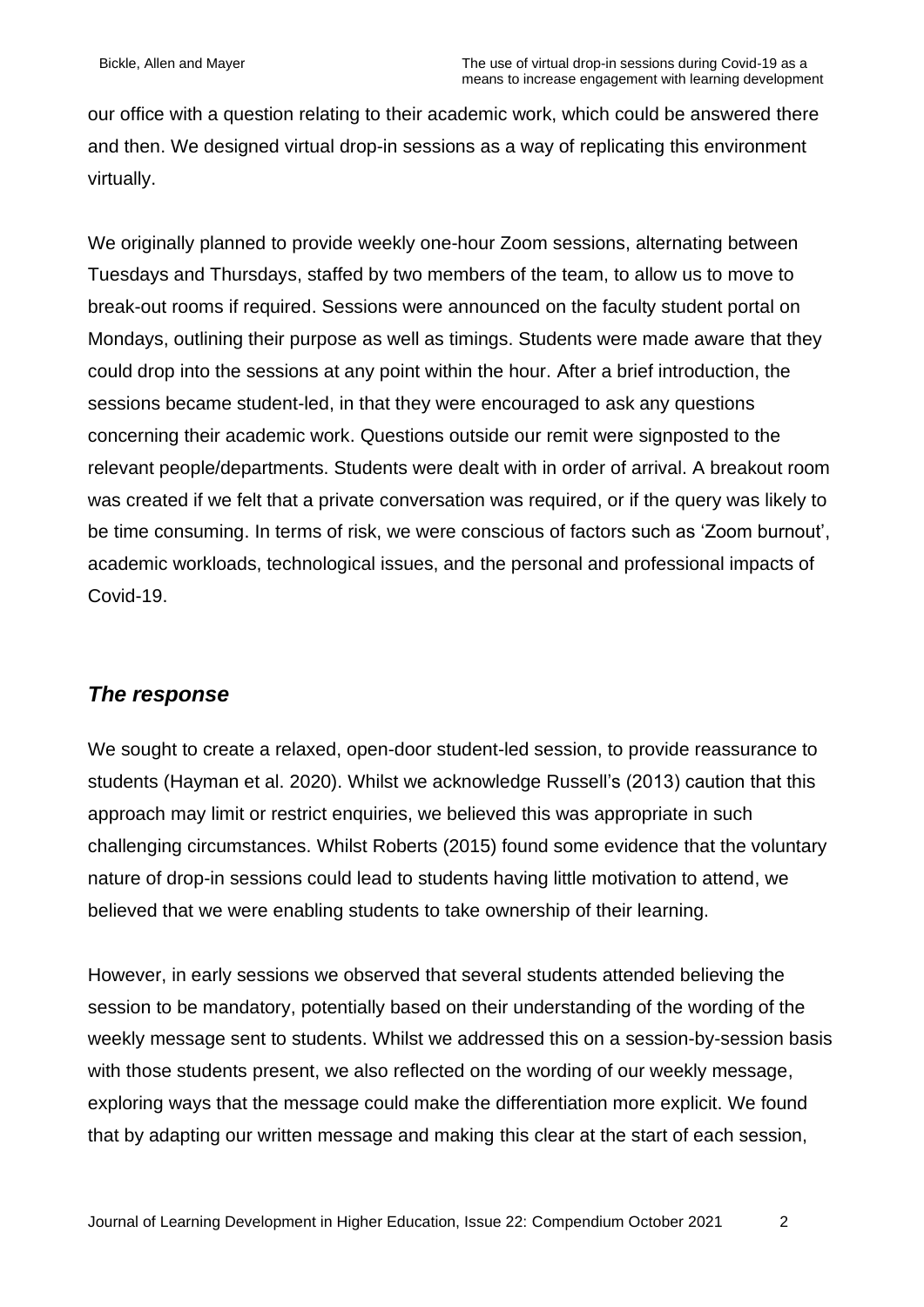the number of students attending on the premise of the session being compulsory gradually reduced.

The other main issue we faced was the number of sessions we ran each week and their timings. We decided to offer greater flexibility, increasing sessions from weekly to three/four per week, at more varied times to allow greater choice and access. We also experimented with session times to accommodate international students in different time zones. Attendance varied from an occasional empty session to those with 10-15 students attending. Students presented a range of questions, most of which were readily answered, suggesting that the sessions were an effective use of our time and theirs.

#### *Recommendations*

Having provided these sessions for an academic year we offer the following reflections. Drop-in sessions are an ideal format for addressing issues requiring minimal time to resolve, for example, how to reference a particular source, or where to locate materials such as reading lists. More complex issues still benefit from personalised one-to-one, hour long sessions. One of the positive outcomes of the sessions has been that students have gone on to book individual sessions, with the drop-ins acting as a form of stepping stone to more focused, personalised sessions. Students have also shared knowledge, for example about hand in dates or supporting materials located on the faculty's VLE, mediated by us where necessary. This has enhanced peer-to-peer learning and added to individual students' sense of confidence and belonging. It has also provided students with the opportunity to touch base with members of the academic community, or 'lurk' as an observer, with several returning once they understood the space they were in. In-session feedback from students suggests that they have particularly benefited from asking assignment-specific questions, which often led to clarification or interpretation, as well as querying general issues of referencing and academic conventions, and receiving pastoral encouragement to continue writing.

The successful drop-in sessions are now embedded into our practice. When we return to campus we will explore how we can continue to offer these valuable sessions in what will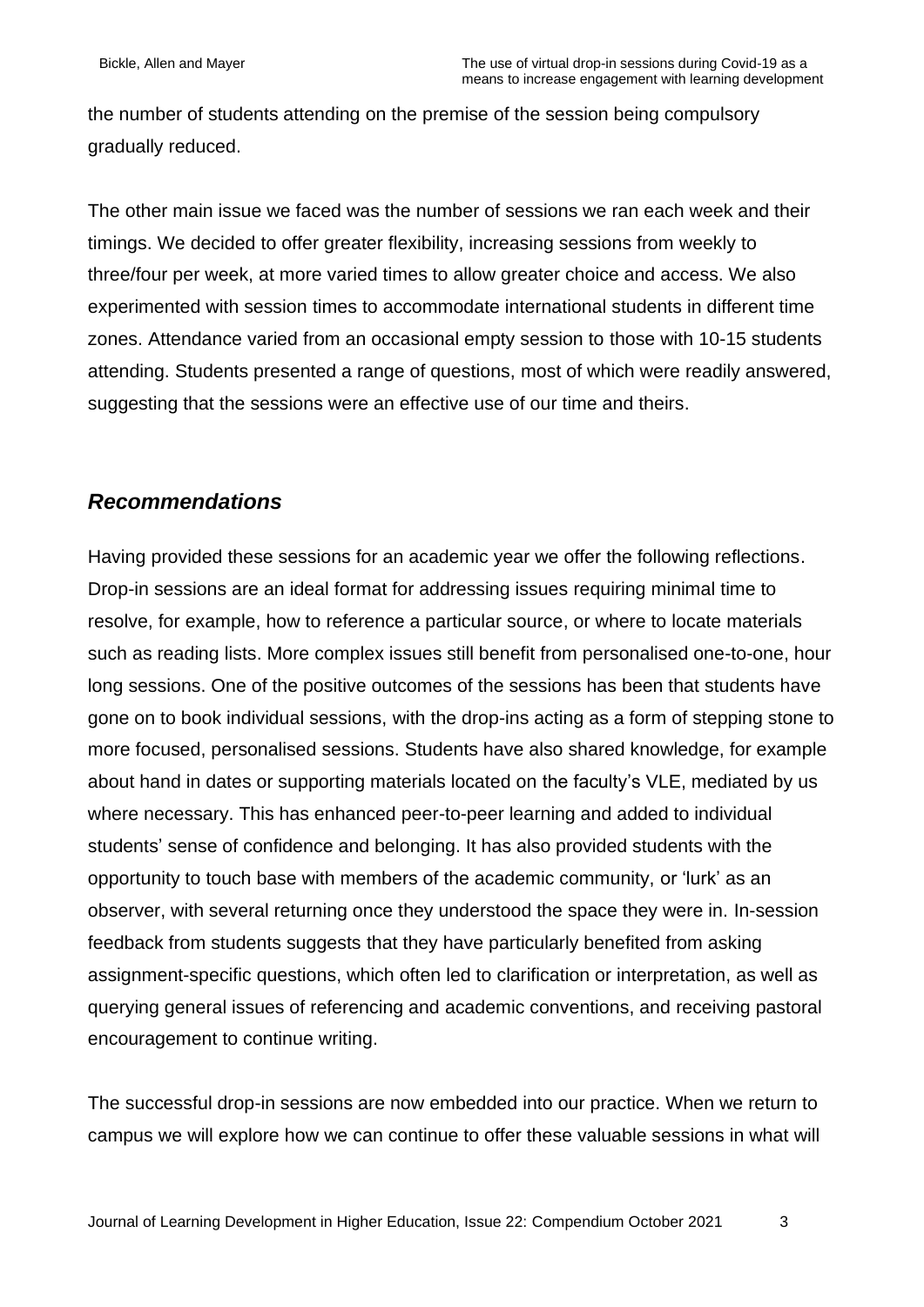be a mixed mode of delivery. For colleagues considering offering drop-in sessions (on campus or online) as part of their LD provision, we make the following suggestions:

- Be explicit in student messaging about the purpose of the drop-in sessions, particularly around their voluntary nature, as well as the scope. Whilst we considered tailoring sessions to a particular topic or cohort, on reflection, the opendoor policy of the sessions, in which we avoided imposing any restrictions or barriers, was one of the drop-ins' attractions.
- Ensure the sessions are adequately staffed. Where possible we began each session with two members of staff present. This allows for the creation of breakout rooms, for example to search for resources to respond to a particular query whilst the other member of staff maintained conversations with students. This approach also allowed for one member of staff to leave the session part way through if the numbers present were manageable for one person.
- Be flexible. This means reviewing the provision on a regular basis, considering which days/times facilitate the highest level of attendance.

The Covid-19 pandemic gave the LD team an opportunity to review our practice and create innovative ways of engaging with students in a virtual world. Within a challenging environment it has been both rewarding and encouraging to develop a new intervention that has had such a positive impact on our students' experience.

## *References*

- Hayman, R., Coyles, A., Mellor, A. and Wharton, K. (2020) 'The role of personal tutoring in supporting the transition to university: experiences and views of widening participation sport students', *Journal of Learning Development in Higher Education*, Issue 18, October, pp.1-29. [https://doi.org/10.47408/jldhe.vi18.591.](https://doi.org/10.47408/jldhe.vi18.591)
- Khan, A., Egbue, O., Palkie, B. and Madden, J. (2017) 'Active Learning: Engaging Students to Maximize Learning in an Online Course', *Electronic Journal of e-Learning*, 15(2), pp.107-115.